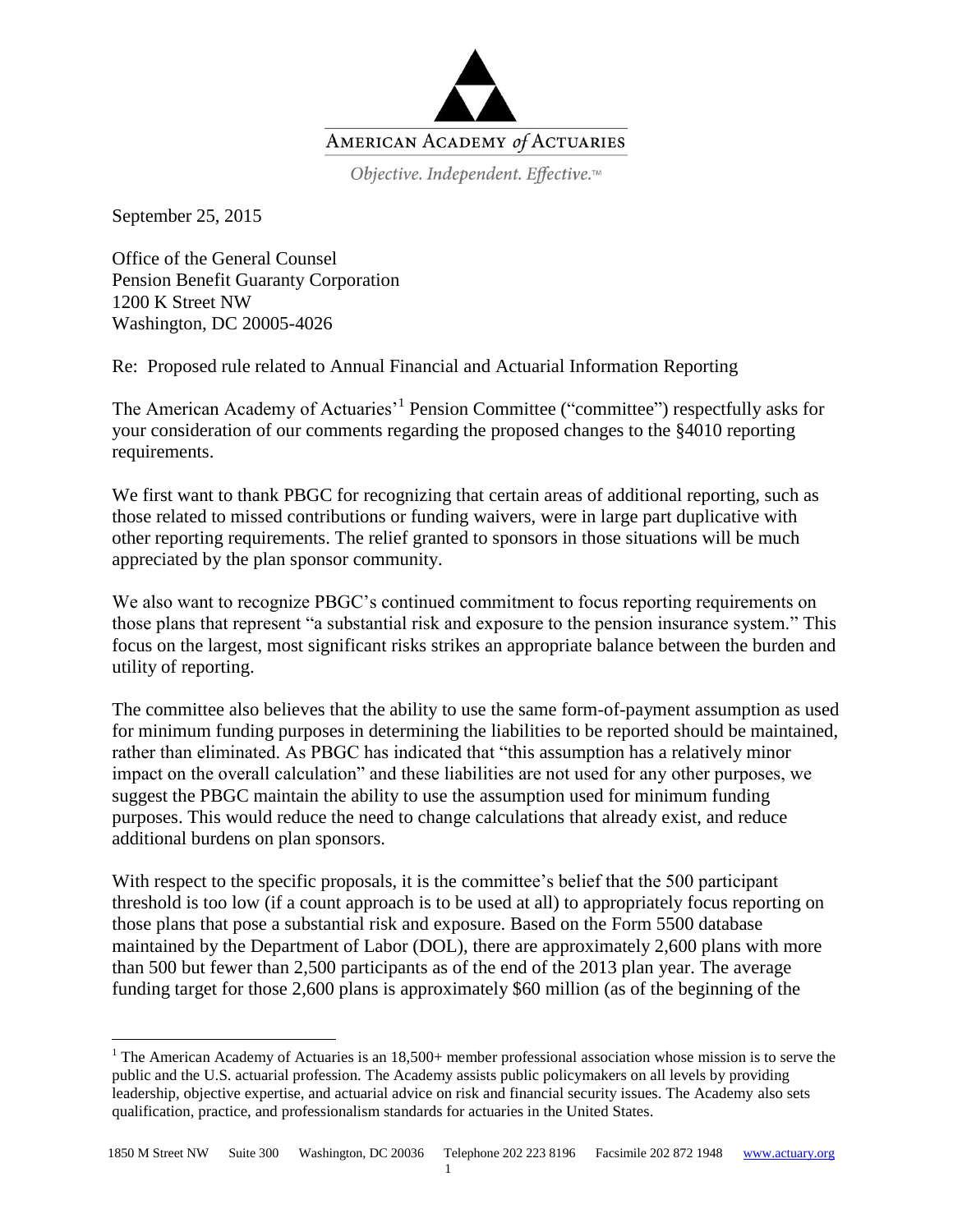2013 plan year, on a stabilized basis).<sup>2</sup> In contrast, there are approximately 1,800 plans with more than 2,500 participants. Those plans have, on average, \$1 billion in funding target. In fact, more than 85 percent of all funding target in the DOL database is attributable to these 1,800 plans.<sup>3</sup>

Based on these statistics and a goal of focusing PBGC's "resources on situations that pose the greatest risks to [the] system," we believe a higher participant threshold, such as 2,500, would better balance the need for additional information with the cost of providing that information. The fact that the majority of the additional cost associated with the filing is not directly variable with the size of the plan further supports the view that a focus on truly large plans is more appropriate.

Furthermore, many of these mid-sized (and larger) plan sponsors have, in the past, made cash contributions to the plans in order to avoid the burden of PBGC §4010 reporting. Thus, by virtue of eliminating the \$15 million threshold for such sponsors, the rule change may inadvertently reduce the amount of cash contributions being made to the plan. Sponsors often focus on the \$15 million threshold because the calculation does not subtract funding balances from the funded status determination and thus permits additional contributions to be retained in prefunding balance (or preserved as carryover balance) while providing an exemption from the additional §4010 reporting requirements.

Even with a higher threshold on the participant count, the committee does not believe that the \$15 million underfunding threshold should be completely eliminated for larger plans. Rather, the threshold should be retained on a non-stabilized basis for these plans. While the stated objective of basing the waiver on the stabilized interest rates was to avoid being "overly complicated and administratively burdensome," we believe that many plans, in particular large plans, have already calculated these amounts for the Annual Funding Notice, calculating PBGC premiums under the alternative basis, determining maximum deductible contributions, or other reasons. In situations where they have not already been determined, the plan sponsor can determine for themselves whether a potential reporting waiver justifies the cost of doing the additional calculation.

The committee has one final suggestion to coordinate §4010 waivers with reportable event waivers. The preamble to the recently released reportable events regulation indicates that "PBGC remains convinced that adding a company low-default-risk safe harbor to the reportable events regulation furthers PBGC's goals of tying reporting to risk and avoiding unnecessary reporting." We suggest that \$4010 reporting be waived for companies that meet the low-default-risk safe harbor, or alternatively allow the continued use of the \$15 million waiver threshold on a stabilized basis for companies that meet the safe harbor.

In summary, we thank the PBGC for proposing to ease the burden of duplicative reporting and encourage. We encourage PBGC to adopt a higher participant count threshold for continuation of the \$15 million underfunding waiver on a stabilized interest rate basis and retain the ability to use form of payment assumptions used for minimum funding. And rather than eliminating the

<sup>&</sup>lt;sup>2</sup> For some plans, the funding target reflects stabilized segment rates under MAP-21, while for other plans the additional HATFA stabilization is reflected.

<sup>&</sup>lt;sup>3</sup> Department of Labor data available at: [http://www.dol.gov/ebsa/foia/foia-5500.html#2013.](http://www.dol.gov/ebsa/foia/foia-5500.html#2013) We recognize that the participant count thresholds are to be applied on a controlled group basis, but plan-by-plan information is easier to obtain and remains indicative of the overall situation as many sponsors have only one plan.